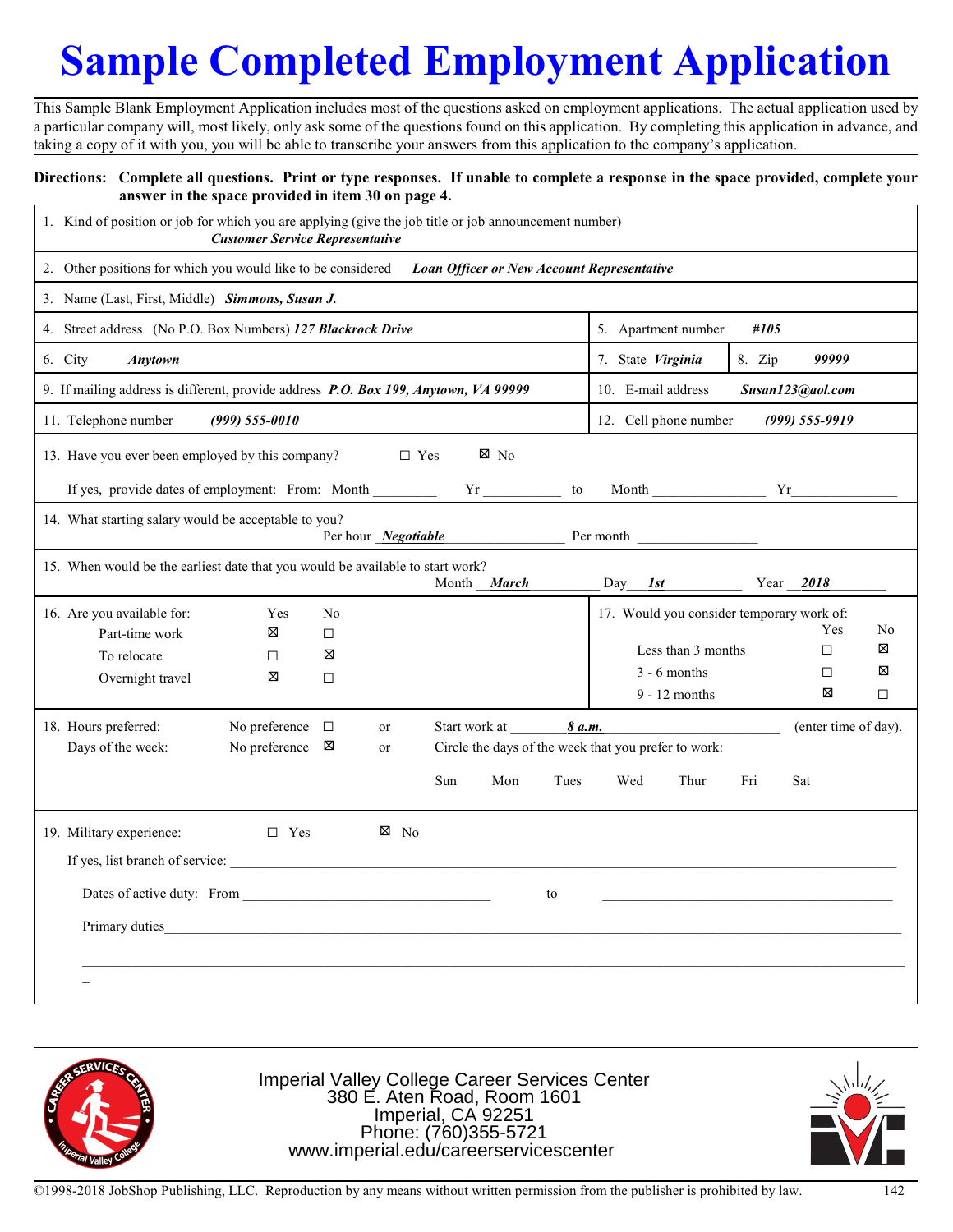| Begin with current or most recent job. List each job separately even though it may have been with the same employer. Account<br>20. Experience.<br>for all jobs during the past ten years. Use additional sheets, if necessary. |                                     |                  |  |  |  |
|---------------------------------------------------------------------------------------------------------------------------------------------------------------------------------------------------------------------------------|-------------------------------------|------------------|--|--|--|
| Name of employer Henry Construction                                                                                                                                                                                             | Immediate supervisor John Henry     |                  |  |  |  |
| Address of employer<br>916 Main Street                                                                                                                                                                                          | Telephone number (999) 555-6565     |                  |  |  |  |
| City<br>Anytown                                                                                                                                                                                                                 | State Virginia                      | Zip code 99999   |  |  |  |
| Type of business Home Remodeling                                                                                                                                                                                                | Your job title Secretary/Bookkeeper |                  |  |  |  |
| Dates of employment                                                                                                                                                                                                             |                                     |                  |  |  |  |
| Reason for leaving:<br><b>Employer retiring</b>                                                                                                                                                                                 |                                     |                  |  |  |  |
| Salary range:<br>Beginning wage \$15.50 per hour Ending wage \$18.50 per hour                                                                                                                                                   |                                     |                  |  |  |  |
| Duties (be specific): Answer telephone. Schedule appointments. General correspondence. Keep company books using computer. Make bank<br>deposits.                                                                                |                                     |                  |  |  |  |
| Special training that you received: One week course at Community College on Accounting software.                                                                                                                                |                                     |                  |  |  |  |
| Name of employer Home Town National Bank                                                                                                                                                                                        | Immediate supervisor Bill Smith     |                  |  |  |  |
| Address of employer 19 South Street                                                                                                                                                                                             | Telephone number (999) 555-1000     |                  |  |  |  |
| City <b>Anytown</b>                                                                                                                                                                                                             | State Virginia                      | Zip code $99999$ |  |  |  |
| Type of business Full service bank                                                                                                                                                                                              | Your job title Teller               |                  |  |  |  |
| Dates of employment<br>From Month <u>June</u> 1 and 1980 Vr 2002 to Month September 1 and 1981 Vr 2010                                                                                                                          |                                     |                  |  |  |  |
| Reason for leaving: Return to school to complete Associate Degree                                                                                                                                                               |                                     |                  |  |  |  |
| Salary range:<br>$\frac{\$ 9.50}{\$ 9.50}$ per <u>hour</u> Ending wage $\$ 16.00$ per hour<br>Beginning wage                                                                                                                    |                                     |                  |  |  |  |
| Duties (be specific): Served customers. Maintained record of transactions. Counted money. Responsible for ATM. Assisted loan officer.                                                                                           |                                     |                  |  |  |  |
| Special training that you received: Course on how to service the ATM. Customer service class.                                                                                                                                   |                                     |                  |  |  |  |
| Name of employer Yourtown Department Store                                                                                                                                                                                      | Immediate supervisor Mary Jones     |                  |  |  |  |
| Address of employer 2695 North Main Street                                                                                                                                                                                      | Telephone number (999) 555-2005     |                  |  |  |  |
| City<br>Anytown                                                                                                                                                                                                                 | Virginia<br>State                   | Zip code 99999   |  |  |  |
| Type of business Department Store<br>Your job title Sales Clerk                                                                                                                                                                 |                                     |                  |  |  |  |
| Dates of employment<br>From<br>Month<br>July<br>$Yr - 1996$<br>to Month<br>June<br>$Yr_{12000}$                                                                                                                                 |                                     |                  |  |  |  |
| Reason for leaving: To care for newborn child.                                                                                                                                                                                  |                                     |                  |  |  |  |
| Salary range:<br>Beginning wage<br>6.50<br>Ending wage \$<br>8.50<br>S.<br>per <i>hour</i>                                                                                                                                      | per <i>hour</i>                     |                  |  |  |  |
| Duties (be specific):<br>Waited on customers. Stocked shelves. Labeled clothes. Operated cash register. Processed credit cards. Accepted returns.                                                                               |                                     |                  |  |  |  |
| Special training that you received: In store training on cash register.                                                                                                                                                         |                                     |                  |  |  |  |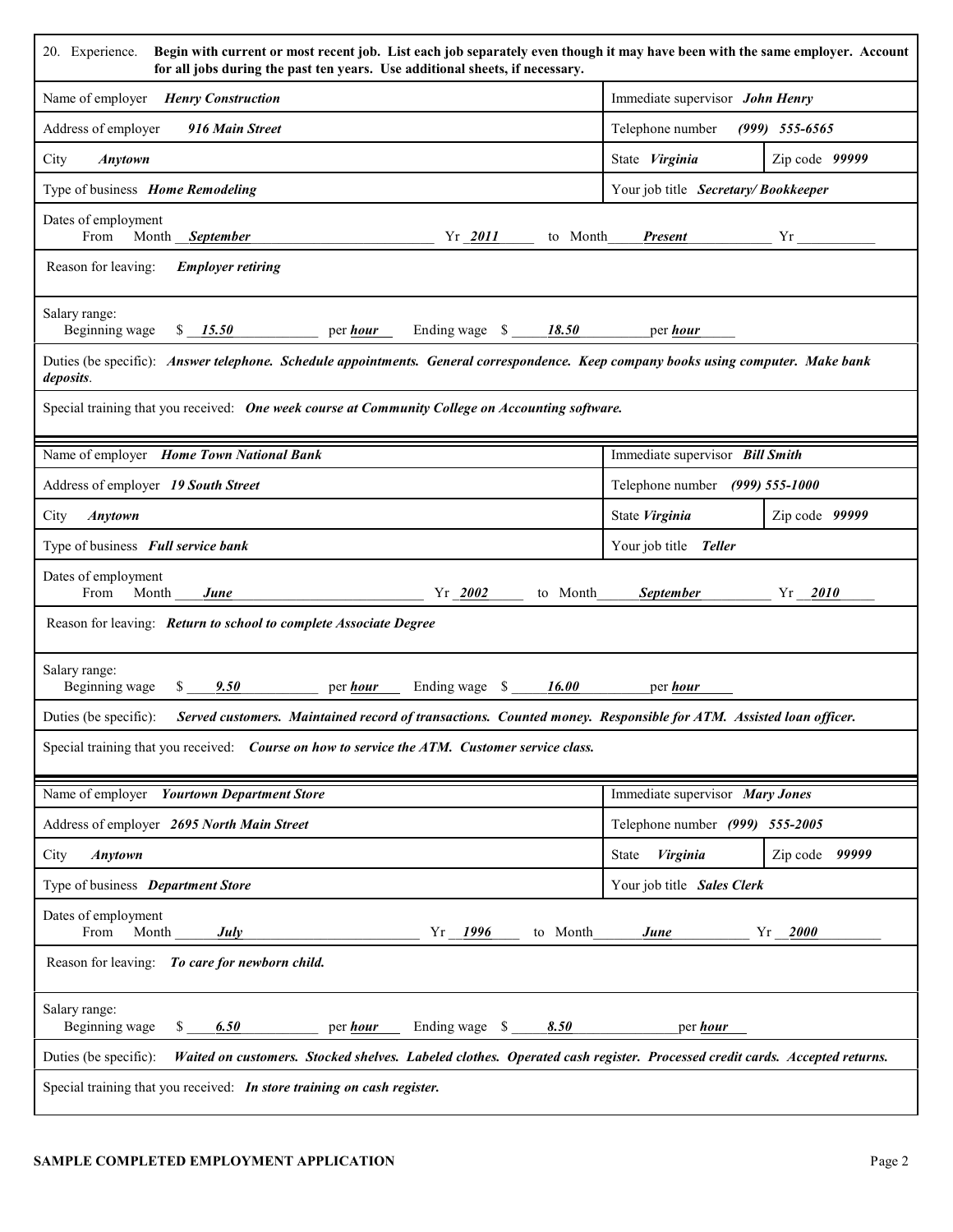| 21. Explain all gaps in your employment that were 3 months or greater:                                                                                                                                                                   |                                                                        |                                   |  |  |  |  |
|------------------------------------------------------------------------------------------------------------------------------------------------------------------------------------------------------------------------------------------|------------------------------------------------------------------------|-----------------------------------|--|--|--|--|
| From: Month $June \qquad Yr \_2000 \qquad$ to Month $June \qquad Yr \_2002$                                                                                                                                                              |                                                                        | Reason See #30                    |  |  |  |  |
| From: Month <i>Sept</i> Yr 2010 to Month <i>Sept</i> Yr 2011                                                                                                                                                                             |                                                                        | Reason <i>Full-time school</i>    |  |  |  |  |
| From: Month $\begin{array}{c c}\n\hline\n\end{array} Yr \begin{array}{c}\hline\n\end{array}$ to Month $\begin{array}{c}\n\hline\n\end{array} Yr \begin{array}{c}\n\hline\n\end{array}$                                                   |                                                                        | Reason                            |  |  |  |  |
| 22. List special qualifications and skills that you have. Knowledgeable of several computer accounting programs. Proficient with<br>computer applications like Excel, Word and Dreamweaver.                                              |                                                                        |                                   |  |  |  |  |
| 23. List professional association memberships. None                                                                                                                                                                                      |                                                                        |                                   |  |  |  |  |
| 24. List licenses or certifications (list state and expiration date, if applicable).<br>Virginia Driver's License - Expires April, 2020.                                                                                                 |                                                                        |                                   |  |  |  |  |
| 25. If currently employed, may we contact your employer and/or supervisor?                                                                                                                                                               | $\boxtimes$ Yes<br>No.<br>$\Box$                                       |                                   |  |  |  |  |
| 26. Education:<br>Indicate highest level of education. Associate Degree<br>List, beginning with high school, all schools attended. Indicate city and state of school, degree (if any) and major subject                                  |                                                                        |                                   |  |  |  |  |
| School name                                                                                                                                                                                                                              | City and State                                                         | Major Subject<br>Degree           |  |  |  |  |
| <b>Anytown High School</b>                                                                                                                                                                                                               | <u>Anytown, VA</u>                                                     | <b>Diploma</b><br><b>Business</b> |  |  |  |  |
| <b>State Community College</b>                                                                                                                                                                                                           | Southville, VA Southwille                                              | <b>Business</b><br>A.A.           |  |  |  |  |
|                                                                                                                                                                                                                                          |                                                                        |                                   |  |  |  |  |
| Other training. Describe any other formal or informal training received in the past ten years. Provide dates of attendance, course length, location and<br>certificate received.<br>One week course, "Using the Smith Accounting System" |                                                                        |                                   |  |  |  |  |
| 27. List honors, awards, etc., received.                                                                                                                                                                                                 | President of Business Club in high school.                             |                                   |  |  |  |  |
| 28. References: List three persons not related to you who are able to verify the information provided in this application. Do not list supervisors                                                                                       |                                                                        |                                   |  |  |  |  |
| mentioned above.<br>Name                                                                                                                                                                                                                 | <b>Mailing Address</b>                                                 | Telephone Number                  |  |  |  |  |
| <b>Mary Samuel</b>                                                                                                                                                                                                                       | P.O. Box 19                                                            | $(999) 555 - 2626$                |  |  |  |  |
|                                                                                                                                                                                                                                          | <b>Street Address</b><br><b>North, VA 99998</b><br>City, State and Zip |                                   |  |  |  |  |
| <b>Rev. Martin Bolles</b>                                                                                                                                                                                                                | 2620 Main Street<br>Street Address                                     | $(999)$ 555-2727                  |  |  |  |  |
|                                                                                                                                                                                                                                          | <b>South, VA 99997</b><br>City, State and Zip                          |                                   |  |  |  |  |
| <b>Frank Gibbs</b>                                                                                                                                                                                                                       | 970 Smyth<br><b>Street Address</b>                                     | $(999)$ 555-6999                  |  |  |  |  |
|                                                                                                                                                                                                                                          | <b>Anytown, VA 99999</b><br>City, State and Zip                        |                                   |  |  |  |  |